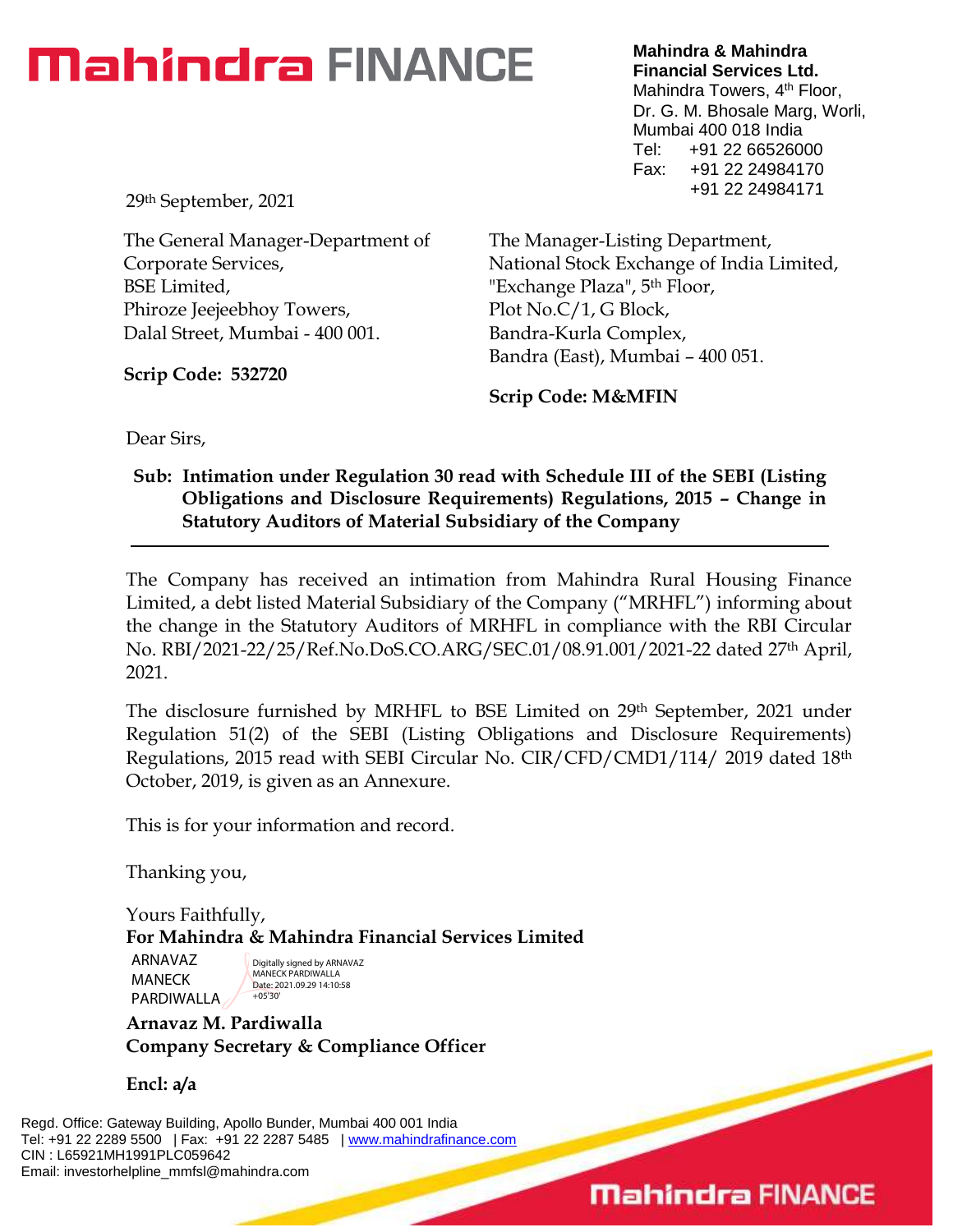# **Mahindra** HOME FINANCE Mahindra Rural Housing

Sadhana House, 2<sup>nd</sup> Floor, 570, P.B. Marg, Worli, Mumbai 400 018 India Tel: +91 22 66523500 Fax: +91 22 24972741

29th September, 2021

The General Manager-Department of Corporate Services, BSE Limited, Phiroze Jeejeebhoy Towers,

# Dalal Street, Mumbai - 400 001.<br>Name of the Scrip: Mahindra Rural Housing Finance Limited

Dear Sirs,

### Sub: Disclosure under Regulation 51(2) of SEBI (Listing Obligations and Disclosure Requirements) Regulations, 2015 ("Listing Regulations") read with SEBI Circular No. CIR/CFD/CMD1/114/2019 dated 18th October, 2019

The Reserve Bank of India (RBI) vide Circular No. RBI/2021-22/25/ Ref.No.DoS.CO.ARG/SEC.01/08.91.001/2021-22 dated 27th April, 2021, has issued Guidelines for Appointment of Statutory Central Auditors (SCAs)/Statutory Auditors (SAs) of Commercial Banks (excluding RRBs), UCBs and NBFCs (including HFCs) [the "RBI Guidelines"].<br>Since the RBI Guidelines are being implemented for the first time for HFCs from

Financial Year 2021-22 and in order to ensure that there is no disruption, the RBI has given flexibility to HFCs to appoint new Statutory Auditors in the second half of the financial year ending 31st March, 2022.

In view of the above, we wish to inform you that the Board of Directors of the Company at its Meeting held today i.e. on 29<sup>th</sup> September, 2021:<br>i. Took note of the letter, received from Messrs. B S R & Co. LLP, Chartered

Accountants ("Messrs. B S R & Co. LLP"), (ICAI Firm Registration Number 101248W/W-100022) communicating their resignation as Statutory Auditors of the Company with effect from 1st November, 2021, being ineligible to continue as Statutory Auditors of the Company, upon completion of the stipulated tenure of three years as per the aforesaid RBI Guidelines. A Copy of the letter intimating their resignation is enclosed as "Annexure A". The information to be obtained by the Company from the Statutory Auditors in respect of their resignation, pursuant to SEBI Circular No. CIR/CFD/CMD1/114/2019 dated 18th October, 2019 shall be submitted by Messrs. B S R & Co. LLP in due course, after submission of the Limited Review Report on the Financial Results of the

### Regd Office: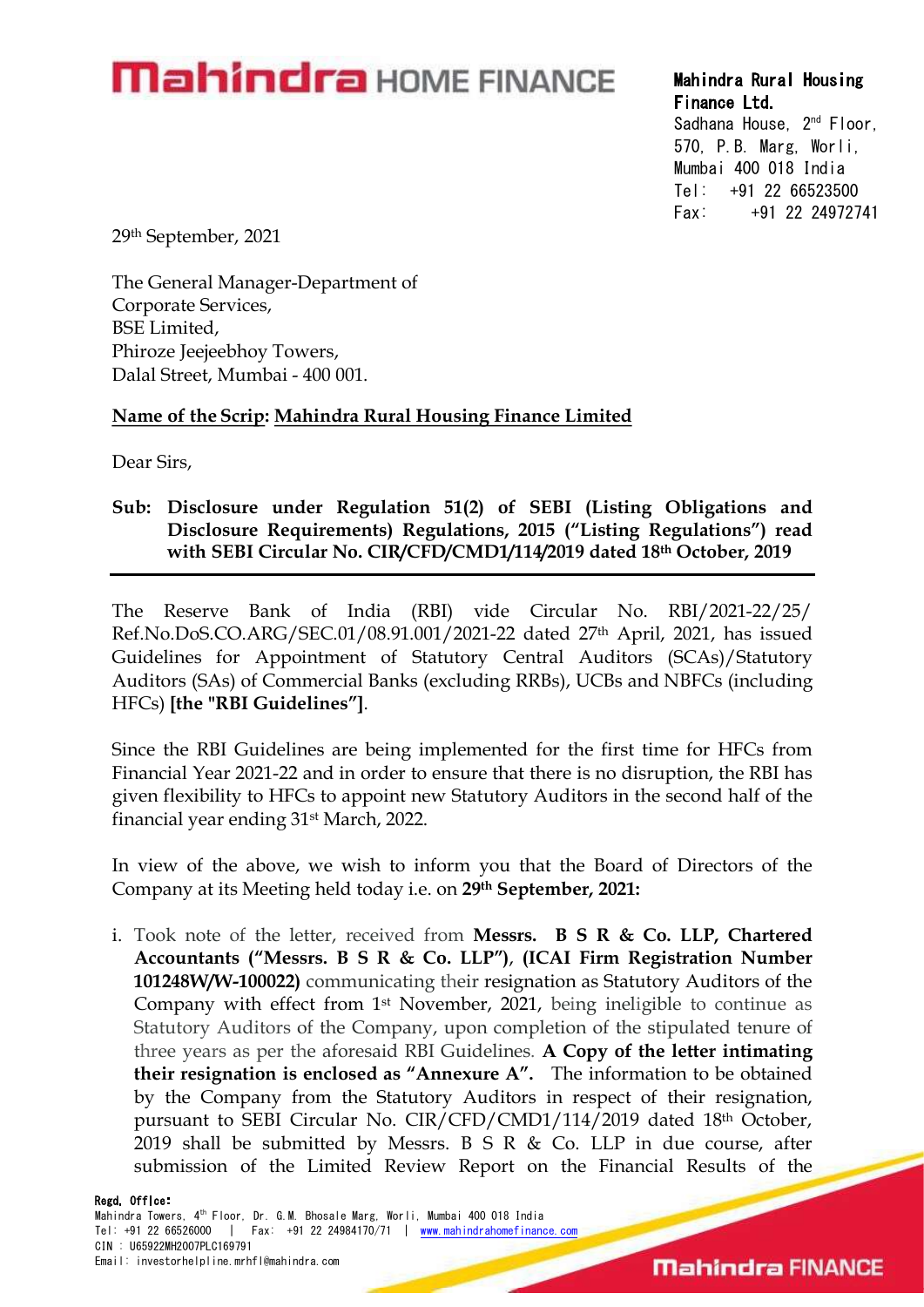## **Mahindra** HOME FINANCE Mahindra Rural Housing

Sadhana House, 2<sup>nd</sup> Floor, 570, P.B. Marg, Worli, Mumbai 400 018 India Tel: +91 22 66523500 Fax: +91 22 24972741

Company for the second quarter and half year ending 30<sup>th</sup> September, 2021 and after furnishing all requisite certifications for the aforesaid period. The Company shall accordingly submit the information to the Stock Exchange on the receipt of the same from Statutory Auditors.

The Audit Committee and Board of Directors of the Company noted that the exiting Statutory Auditors have not raised any concern or issue and there is no reason other than as stated in their resignation letter. Further, the Audit Committee and Board of Directors at their respective Meetings placed on record their deep appreciation for the services rendered by Messrs. B S R & Co. LLP, Chartered Accountants during their tenure as Statutory Auditors of the Company.

ii. On the recommendation of the Audit Committee, approved the appointment of Messrs. Gokhale & Sathe, Chartered Accountants (ICAI Firm Registration No. 103264W) as the Statutory Auditors of the Company, with effect from 1st November, 2021, subject to approval of the Members.

The Company would be seeking the approval of the Members for the appointment of Messrs. Gokhale & Sathe, Chartered Accountants (ICAI Firm Registration No.: 103264W) as aforesaid, by way of an Extraordinary General Meeting to be convened in accordance with Section 100 of the Companies Act, 2013 and the Companies (Management and Administration) Rules, 2014 read with General Circulars dated 8<sup>th</sup> April, 2020, 13<sup>th</sup> April, 2020, 15<sup>th</sup> June, 2020, 28<sup>th</sup> September, 2020, 31<sup>st</sup> December, 2020 and 23<sup>rd</sup> June, 2021, issued by the Ministry of Corporate Affairs.

The term of appointment of Messrs. Gokhale & Sathe, Chartered Accountants (ICAI Firm Registration No.: 103264W), Statutory Auditors shall be for a period of three consecutive Financial Years ending 31st March, 2022, 31st March, 2023 and 31st March, 2024.

Pursuant to Section 139 (8) (i) of the Companies Act, 2013, Messrs. Gokhale & Sathe, Chartered Accountants, Statutory Auditors of the Company, shall hold office commencing from 1th November, 2021 upto the conclusion of the 15th Annual General Meeting to be held in the year 2022.

**Mahindra FINANCE**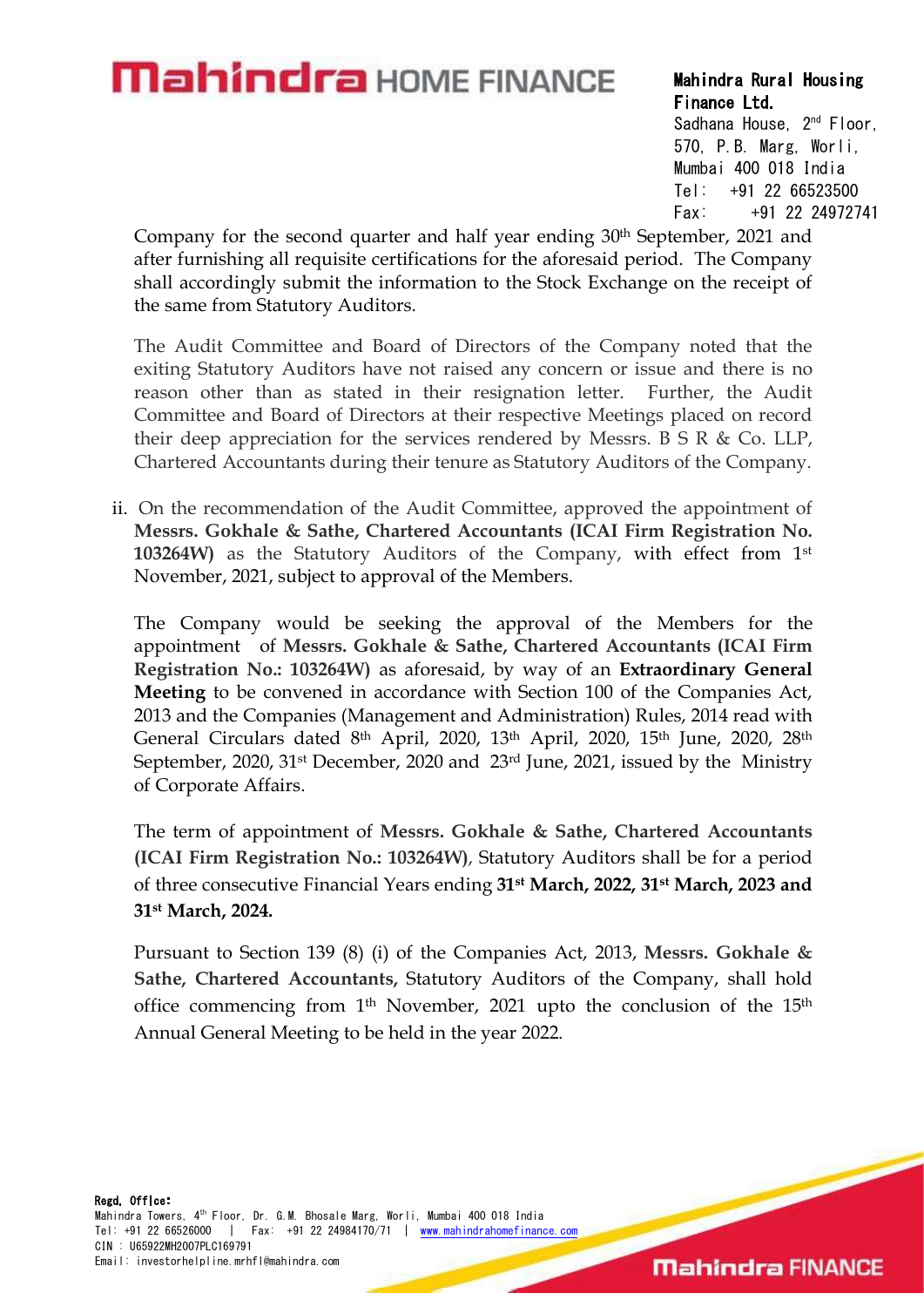## **Mahindra** HOME FINANCE Mahindra Rural Housing

Sadhana House, 2<sup>nd</sup> Floor,

570, P.B. Marg, Worli, Mumbai 400 018 India Tel: +91 22 66523500 Fax: +91 22 24972741

At the 15th Annual General Meeting to be held in the year 2022, the Statutory Auditors would be further appointed for a period of two consecutive years to hold office from the conclusion of the 15<sup>th</sup> Annual General Meeting till the conclusion of the 17th Annual General Meeting of the Company to be held in the year 2024.

This intimation is also being uploaded on the Company's website at https://www.mahindrahomefinance.com.<br>Kindly take the same on record.

Thanking you,

Yours Faithfully, For Mahindra Rural Housing Finance Limited

**NAVIN** Digitally signed **PRAMO** BUNAVIN DJOSHI 12:54:28 +05'30'

Navin Joshi Company Secretary

Encl: a/a